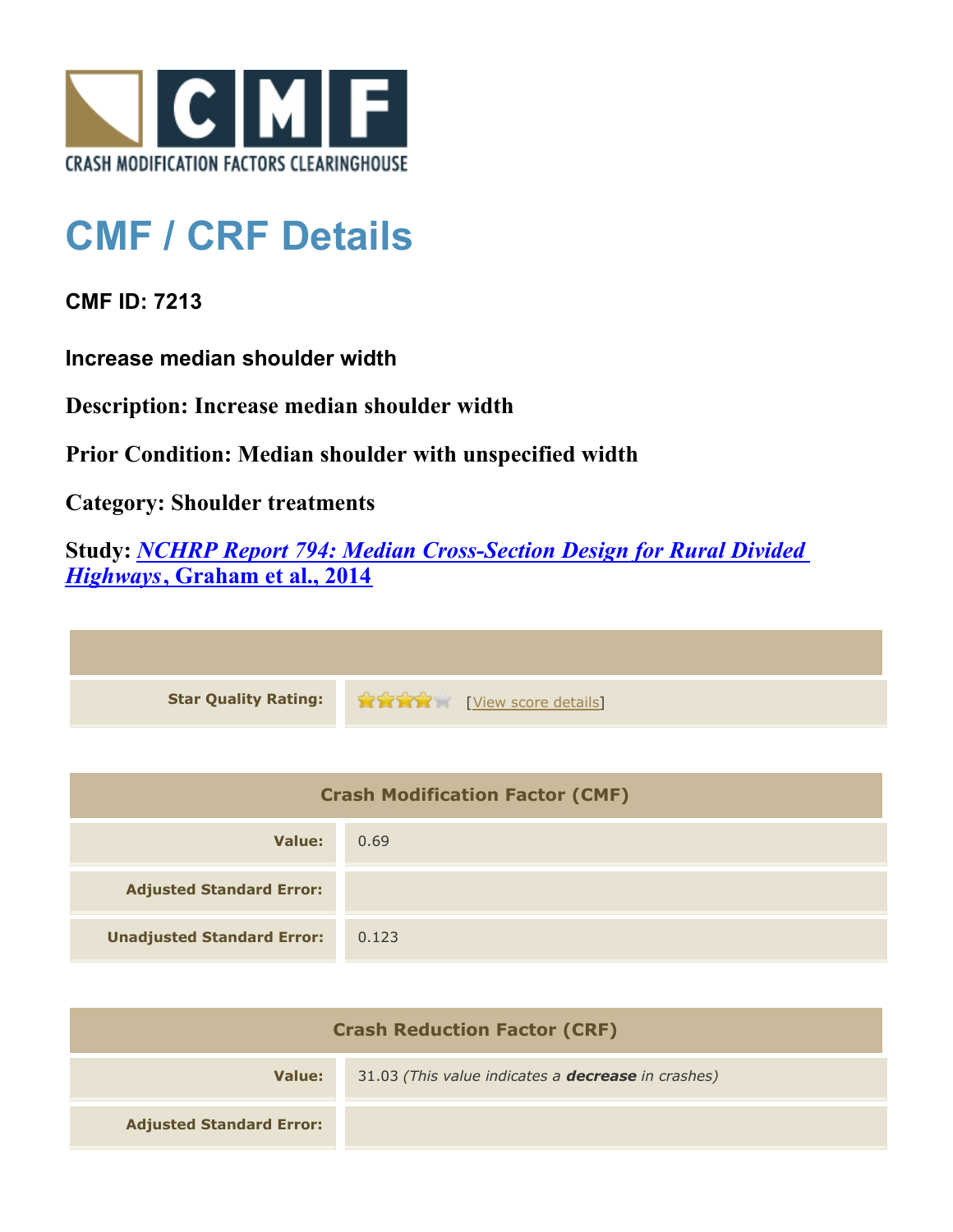| <b>Applicability</b>       |                                                   |
|----------------------------|---------------------------------------------------|
| <b>Crash Type:</b>         | Other                                             |
| <b>Crash Severity:</b>     | All                                               |
| <b>Roadway Types:</b>      | Principal Arterial Other Freeways and Expressways |
| <b>Number of Lanes:</b>    | $\overline{4}$                                    |
| <b>Road Division Type:</b> | Divided by Median                                 |
| <b>Speed Limit:</b>        |                                                   |
| <b>Area Type:</b>          | Rural                                             |
| <b>Traffic Volume:</b>     |                                                   |
| <b>Time of Day:</b>        | All                                               |

## *If countermeasure is intersection-based*

| <b>Intersection Type:</b>         |  |
|-----------------------------------|--|
| <b>Intersection Geometry:</b>     |  |
| <b>Traffic Control:</b>           |  |
| <b>Major Road Traffic Volume:</b> |  |
| <b>Minor Road Traffic Volume:</b> |  |

| <b>Development Details</b>      |                        |
|---------------------------------|------------------------|
| <b>Date Range of Data Used:</b> | 2000 to 2007           |
| <b>Municipality:</b>            |                        |
| State:                          | CA, MO, NC, OH, PA, WA |